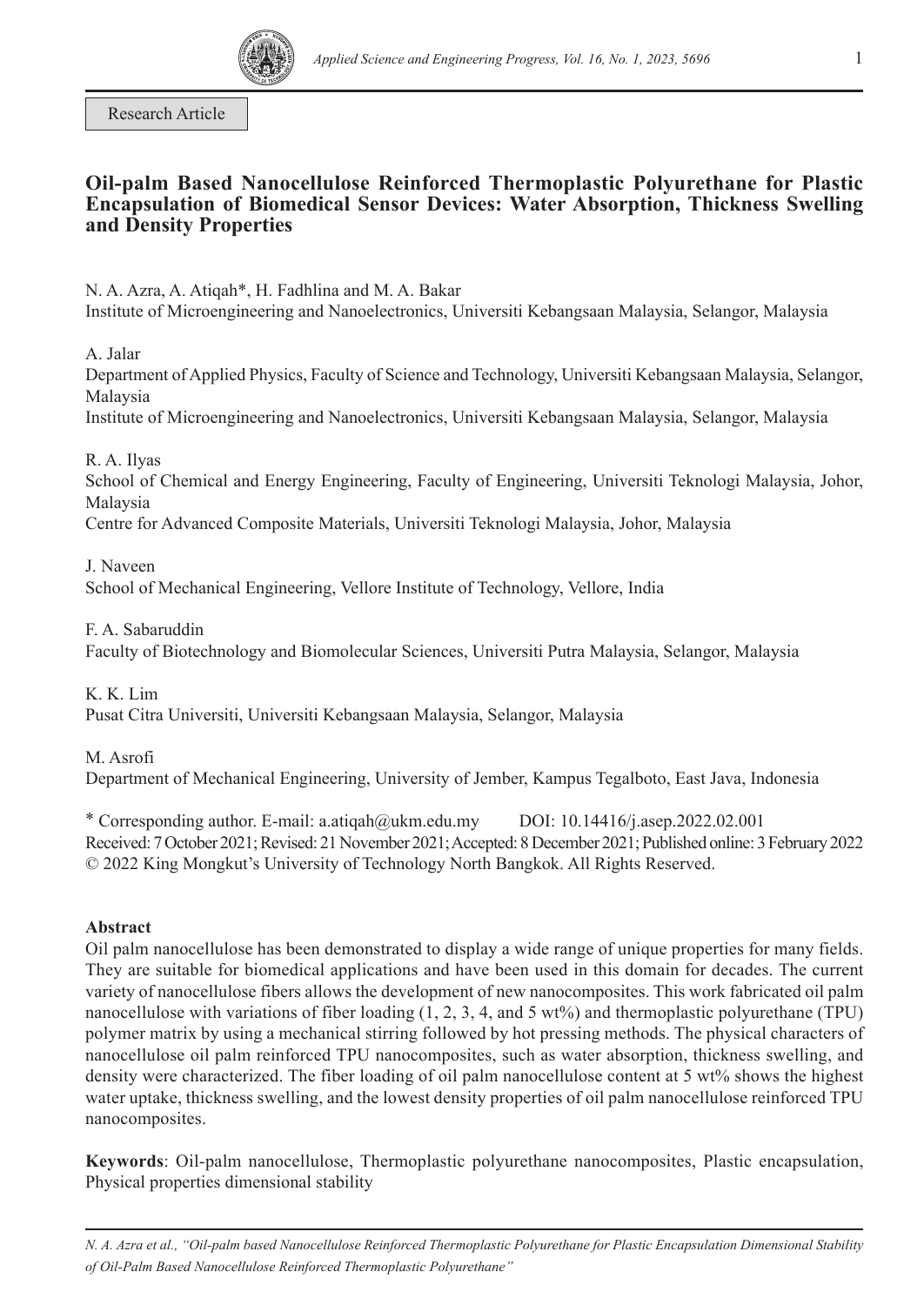#### **1 Introduction**

The existence of polymer encapsulation of biomedical sensors, such as polyethylene naphthalene (PEN) [1], polydimethylsiloxane (PDMS) [2], [3], polyethylene terephthalate (PET) [4], epoxy [5] shows that this polymer material was demanded for encapsulation of biomedical fields, mainly for the sensor. For instance, the sensor that used plastic encapsulation, such as temperature sensor, humidity sensor, pressure sensor, flow sensor, acoustic sensor, etc. Many scientists and researchers used developed plastic in flexible electronics [6], [7]. Since some of the sensors do not contain metal, it can be made by the low cost plastic to diagnose or monitor a wide range of health conditions, including surgical complications.

The plastic encapsulation can be incorporated with other nanofillers, either inorganic or organic materials [8]. The inorganic or synthetic materials can be harmful and higher cost, while organic or natural fillers can be substantial alternatives to inorganic materials that are sustainable and environmentally friendly [8]–[11]. Incorporating natural fillers, such as nanocellulose oil palm demonstated the potential of nanocellulose from plant-based [12]–[16]. The oil palm nanocellulose improved mechanical properties of nanocomposites and has been observed using different polymer matrices, such as PVA [13] and thermoplastic starch/PVA [17]. It has been reported that thermoplastic polyurethane (TPU) is being used in some important applications, such as automotive components and medical equipments. This is due to the material's excellent mechanical properties, transparency, and resistance to oil, grease, and abrasion, among other characteristics. TPU is an elastomer composed of linear chains that are separated into hard and soft segments of the copolymer. The combinations between TPU with other natural fibers, such as kenaf, sugar palm, coir were reported in microcellulose size and very few works reported with the nanocellulose size, mainly with oil palm nanocellulose fiber [18], [19].

The use of lower water-resistance of nanocellulose has limited its application. A study by Amri *et al.* [20] conducted a research in which they investigated the water absorption of cellulose nanofibrils (CNF)/ Jatropha oil-based waterborne polyurethane (WBPU) nanocomposite films by using the epoxidation and ring-opening methods. The contact angle reduces

as the CNF concentration rises, however, this has only a slight effect on the film's water absorption (around 3.5%). Even after being immersed in water for 5 days, the difference between the neat WPBU and the maximal CNF loading film was less than 1%. In another research, Kępa *et al.* [21] examined cellulose nanofibres (CNF) produced from spinifex grass/epoxidized soybean oil (ESO) via the process of nanopaper production. According to this work, the water absorption of the nanocomposites may reduce the amount of absorbed water vapor by up to 53%. The effects of ZnO/cellulose nanocrystals (CNCs) inclusion on the structure–property relationship of acrylonitrile-butadiene rubber were investigated (in NBR films) by Ogunsona *et al.* [22]. It was discovered that the inclusion of the 0.5 phr CNC significantly decreased the water absorption of the plain CNC by 250%. Water absorption of the nanocomposite films was much lower than that of the plain NBR due to CNC consolidation of the rubber particles, which reduced free volume in the NBR structure, resulting in significant reduction of water absorption. De Souza *et al.* [23] fabricated nanocellulose (NC) / poly(butylene adipateco-terephthalate) (PBAT) by using the melting process and evaluated the water uptake properties. The water absorption results showed that the pegylated-NC has a low propensity to absorb water, which increases its usability as a packaging material. Kahavita *et al.* [24] developed a nanofibrillated cellulose (CNF) reinforced polypropylene composite that water uptake was carried out in their research. According to the research findings, the inclusion of both treated and untreated CNF slightly raised water absorption, while simultaneously decreasd the processability of the final product.

Furthermore, Ben Shalom *et al.* [25] fabricated cellulose nanocrystals (CNC)/polyvinyl alcohol (PVA) composite films with and without 1,2,3,4-butane tetracarboxylic acid (BTCA) using the conventional solution casting technique. They reported that the water absorption of crosslinked CNC and CNC-PVA nanocomposite films is substantially decreased, while the transparency of the films is significantly enhanced as a function of the PVA and crosslinker concentration. Besides, Zhang *et al.* [26] investigated nanocrystalline cellulose (NCC) and polyethylene glycol (PEG) on the hydrolytic degradation behavior of poly(lactic acid) (PLA). As a result of the presence of hydrophilic NCC and PEG in the composites,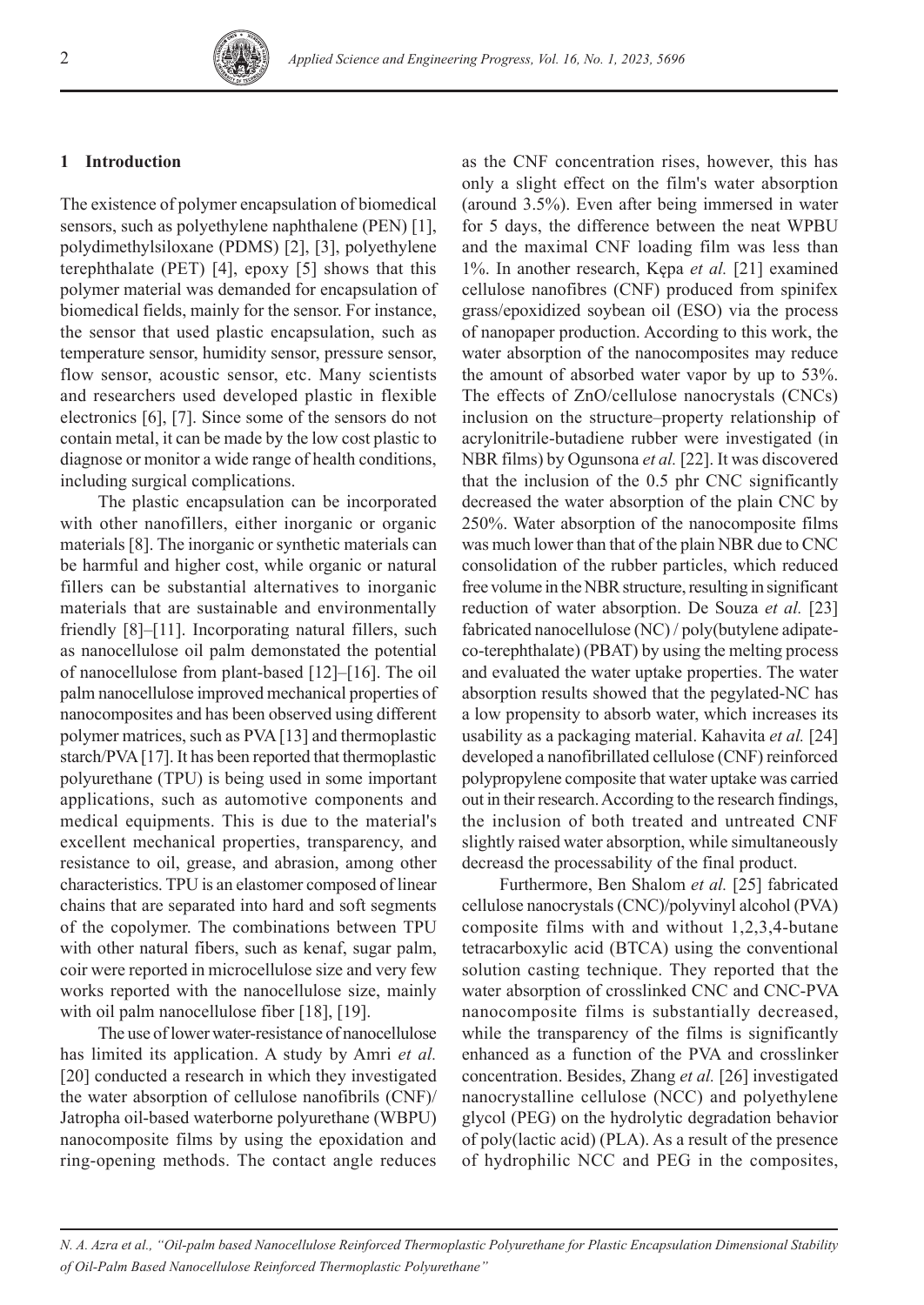

the hydrolytic degradation of PLA was significantly accelerated. This was attributed to the rapid dissolution of PEG, which allowed easy access of water molecules to the composites and resulted in the initiation of rapid hydrolytic chain scission.

The limitation of the utilization of this nanocellulose is that the hydrophilic structure may impair the potential of plant-based nanocellulose as nanofiller in plastic encapsulation [27], [28]. Therefore, the importance of studying dimensional stability is a must for the plastic encapsulation of nanocomposites. There is still a lack in the literature on the oil palm nanocellulose reinforced TPU regarding water uptake, thickness swelling, and density properties. This work introduces the study on the dimensional stability of nanocellulose oil palm reinforced TPU. The changes of physical properties with the variation of oil palm nanocellulose  $(1, 2, 3, 4$  and 5 wt%) were observed for 216 h. Table 1 represents the previous work working on dimensional stability properties of nanocellulose composites

## **2 Materials and Methods**

## **2.1** *Materials*

The materials used for this study are oil palm-based (NOP) nanocellulose suspension, Thermoplastic Polyurethane (TPU), Grade 58311 from Lubrizol, Belgium, in crystal pellets form were purchased through ZoepNano Sdn. Bhd., Serdang, Selangor and Innovative Pultrusion Sdn. Bhd was obtained from Seremban, Negeri Sembilan, Malaysia. The details of TPU were shown in Table 2.

| Type of<br><b>Nanocelluose Fiber</b>                                                              | Type of<br><b>Matrix</b>                                      | <b>Immersion</b><br>Media | <b>Immersion</b><br><b>Time</b> | <b>Water Absorption (WA)</b>                                                                                                                                                                          | <b>Thikcness</b><br><b>Swelling (TS)</b> | <b>Density</b> | Ref.               |
|---------------------------------------------------------------------------------------------------|---------------------------------------------------------------|---------------------------|---------------------------------|-------------------------------------------------------------------------------------------------------------------------------------------------------------------------------------------------------|------------------------------------------|----------------|--------------------|
| $(0.1 - 0.5 \text{ wt\%})$<br>Cellulose -nofibrils<br>(CNF)                                       | Jatropha<br>oil-based<br>waterborne<br>polyurethane<br>(WBPU) | Deionized<br>water        | 5 days                          | Higher content of CNF, the<br>$WA < 3.5\%$                                                                                                                                                            | NA                                       | NA             | $\lceil 20 \rceil$ |
| Cellulose nanofibres<br>(CNF) derived from<br>spinifex grass                                      | Epoxidized<br>soybean oil<br>(ESO)                            | Humidity<br>chmaber       | 48 h                            | Reduce WA up to 35%                                                                                                                                                                                   | NA                                       | NA             | $\lceil 21 \rceil$ |
| $(1-5 \text{ wt})$<br>Nanocellulose (NC)                                                          | Poly(butylene<br>adipate-co-<br>terephthalate)<br>(PBAT       | Water                     | 50 <sub>h</sub>                 | Higher content of NC, the<br>$WA < 3\%$                                                                                                                                                               | NA                                       | NA             | $[23]$             |
| Nanofibrillated<br>cellulose (CNF)                                                                | Polypropylene                                                 | Water                     | 24h                             | The silane treated $\&$<br>untreated CNF slightly<br>increased WA                                                                                                                                     | NA                                       | NA             | $[24]$             |
| Nanocellulose fibers<br>from sugarcane<br>bagasse                                                 | Epoxy                                                         | Water                     | $\mathbf{r}$                    | The alkaline treated<br>reduced $\sim$ 10% WA                                                                                                                                                         | NA                                       | NA             | $[29]$             |
| Carboxymethylcellulose<br>(CMC) & nanofibrillated<br>cellulose (CNF) from<br>palmito sheaths pulp | Chitosan                                                      | Water                     | 24h                             | The addition of 1.5% of<br>CNF resulted a decrease<br>of almost 50% on water<br>absorption                                                                                                            | NA                                       | NA             | $[30]$             |
| $(0-0.1 \text{ wt\%})$ Sugar<br>palm nanofibrillated<br>cellulose (SPNFC)                         | Sugar palm<br>starch                                          | Water                     | 24 h                            | 1 wt% SPNFCs loading<br>significantly improved<br>the water absorption and water<br>solubility of the composite<br>film by 24.13% and 18.60%,<br>respectively, compared<br>with the control SPS film. | NA                                       | NA             | $[31]$             |
| Silylated cellulose<br>nanocrystal (SCNCs)                                                        | waterborne<br>polyurethane<br>(WPU)                           | Deinoinzed<br>water       | 70 h                            | hydrophobicity of the<br>material were improved<br>simultaneously, reaching<br>the percolation threshold<br>at a $0.50$ wt % SCNCs as<br>determined theoretically                                     | NA                                       | NA             | $[32]$             |

**Table 1**: Previous works on water absorption, thickness swelling and density properties of nanocellulose composites

*N. A. Azra et al., "Oil-palm based Nanocellulose Reinforced Thermoplastic Polyurethane for Plastic Encapsulation Dimensional Stability of Oil-Palm Based Nanocellulose Reinforced Thermoplastic Polyurethane"*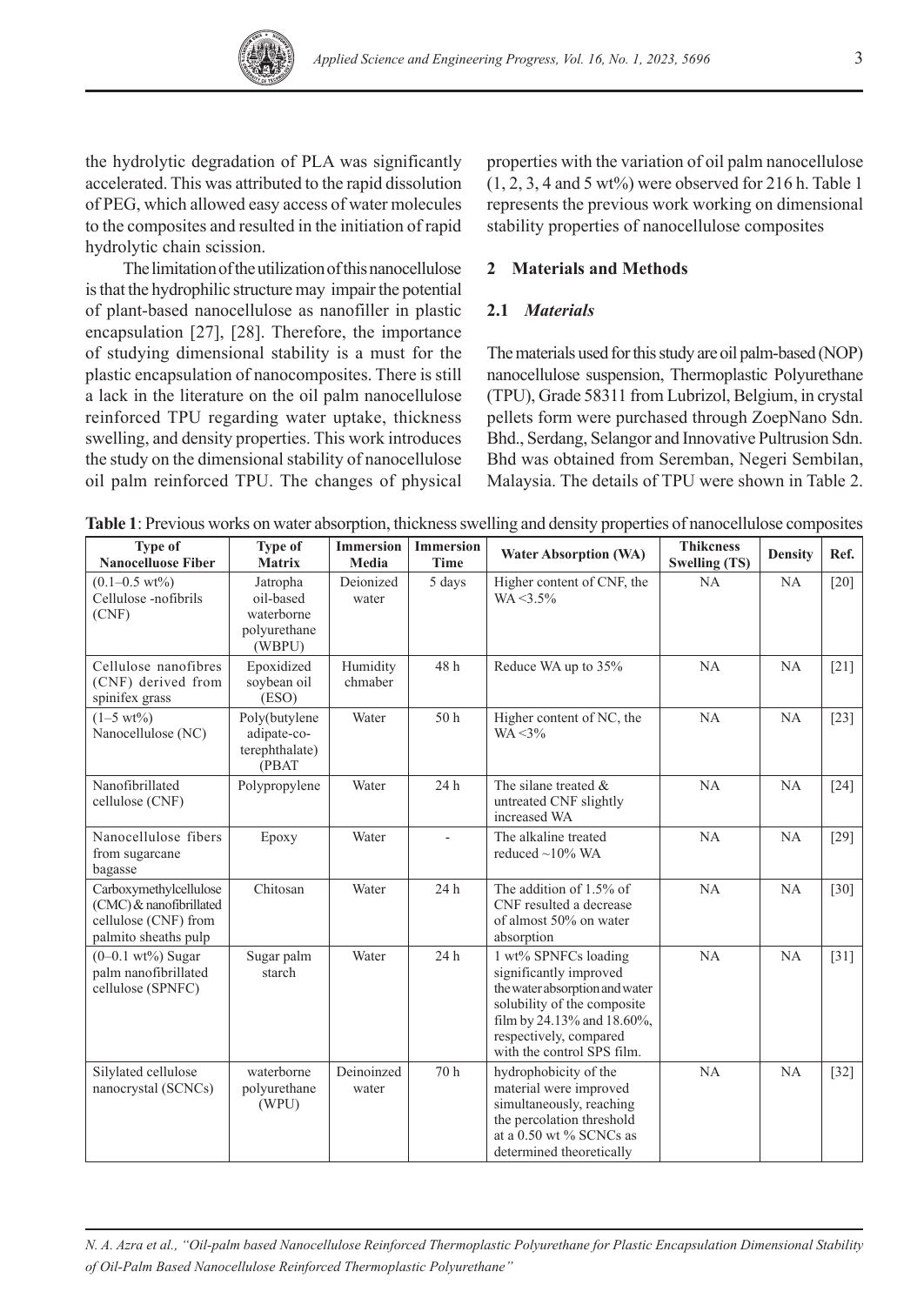| <b>Mechanical Properties</b> | Unit            | Value   |
|------------------------------|-----------------|---------|
| <b>Hardness</b>              | Shore A/D       | $87/$ - |
| Density                      | $g/cm^3$        | 1.12    |
| Tensile strength             | <b>MPa</b>      | 42      |
| <b>Tensile Stress</b>        | <b>MPA</b>      | 42      |
| Elongation                   | $\frac{0}{0}$   | 655     |
| Tensile stress-              |                 |         |
| 50% Elongation               | <b>MPa</b>      | 4.9     |
| 100% Elongation              | <b>MPa</b>      | 5.9     |
| 300% Elongation              | <b>MPa</b>      | 9.1     |
| Compression Set (*)          |                 |         |
| 70 h at 22 °C                | $\frac{0}{0}$   | 27      |
| 24 h at 70 $^{\circ}$ C      | $\frac{0}{0}$   | 70      |
| Tear Resistance              | kN/m            | 54      |
| Abrasion loss                | mm <sup>3</sup> | 34      |
| Rebound resilience           | $\frac{0}{0}$   | 40      |
| Brittle point                | $\rm ^{\circ}C$ | $-70$   |

**Table 2**: Properties of Thermoplastic Polyurethane (TPU)

### *2.1.1 Isolation of oil palm (NOP) nanocellulose fiber*

The isolation of nanocellulose of oil palm (NOP) fiber was adopted from Ilyas *et al.* [31]. In order to improve fiber accessibility and processing efficiency, a refining treatment prior to the high pressure homogenization (HPH) process was needed. To achieve this, the oil palm cellulose was refined in a beater (PFI-mill, DSG-2000, Regmed, Brazil) for a total of 20,000 revolutions, in accordance with ISO 5264-2:2002. The fibers were subjected to the refining process in order to improve both exterior and interior fibrillations, which resulted in the better fiber flow and the avoidance of clogging during the fluidization procedure. HPH was used to separate NFC from cellulose in oil palm fibers. Typically, 1.8 wt% of the fiber suspension was processed in a high-pressure homogenizer to get the desired result (GEA Niro Soavi, Panda NS1001L, Parma, Italy). A total of 15 passes through an intensifier pump, which increased the pump pressure, were made before passing through the interaction chamber. This is due to the defibrillation of the fibers via shear pressures and impacts against the channel walls and colliding streams. During this process, macro-sized fibers were broken down into nano-sized particles, resulting in the formation of slurries of nanofiber composite. The highpressured homogenizer was kept operating at 500 bar and with a pH of 7.0. The temperature was not fixed at a certain value. Nonetheless, when the suspension temperature reached about 90 °C, the fluidization process was briefly halted to avoid pump cavitation.

After the samples had cooled to about room temperature, the procedure was repeated at 45 ℃.

### *2.1.2 Preparation of NOP/TPU nanocomposites*

Firstly, TPU in pellets form was heated in an oven for 24 h at 60–65 ℃ in order to prevent bubble formation during the mixing. Afterward, five sets of 15 g TPU were weighted and prepared five different samples. Each sample contained different amounts of NCF and was labeled as 1NOP/TPU, 2NOP/TPU, 3NOP/TPU, 4NOP/TPU, and 5NOP/TPU as shown in Table 3. Sample 1NOP/TPU was prepared by placing 15 g of TPU on isotemp hot plate stirrer at low temperature. As the TPU pellets started to melt, 14.85 g of NCF were added, stirred well, and then quickly poured into an Aluminium mold sheet with size of 2 cm  $\times$  2 cm  $\times$ 0.2 cm. The Teflon papers were used to make it easier during demolding process. Lastly, mold was placed inside the oven for 10 min, around 170 ℃, then was cooled under room temperature for another 10 min. Finally, the sample was demolded and cut into three sets of 1 cm  $\times$  1cm  $\times$  0.2 cm sizing. The steps were repeated for 4 samples, including 2NOP/TPU, 3NOP/ TPU, 4NOP/TPU, and 5NOP/TPU. The formulation of oil palm nanocellulose /TPU is shown in Table 3.

**Table 3**: Formulation of oil palm nanocellulose /TPU

| <b>Sample</b><br><b>Designation</b>                         | <b>TPU</b><br>$(wt\%)$ | <b>NOP</b><br>$(wt\%)$ | Mass of<br>TPU(g) | Mass of<br>NOP(g) |  |  |
|-------------------------------------------------------------|------------------------|------------------------|-------------------|-------------------|--|--|
| 1NOP/TPU                                                    | 99                     |                        | 14.85             | 0.15              |  |  |
| 2NOP/TPU                                                    | 98                     | 2                      | 14.70             | 0.30              |  |  |
| 3NOP/TPU                                                    | 97                     | ζ                      | 14.55             | 0.45              |  |  |
| 4NOP/TPU                                                    | 96                     | 4                      | 14.40             | 0.60              |  |  |
| 5NOP/TPU                                                    | 95                     |                        | 14.25             | 0.75              |  |  |
| *NOP=Nanocellulose oil palm, TPU=Thermoplastic Polyurethane |                        |                        |                   |                   |  |  |

## **3 Characterization**

#### **3.1** *Water absorption testing*

The properties of nanocomposites were studied by measuring the water absorption rate according to ASTM 570-98 [14]. The experiment was conducted by immersing three samples for different NOP contents  $(1, 2, 3, 4, \text{ and } 5 \text{ wt\%})$  in distilled water. The initial weight of the samples was recorded as in 0 h and the next 24 h of the immersion period marked as final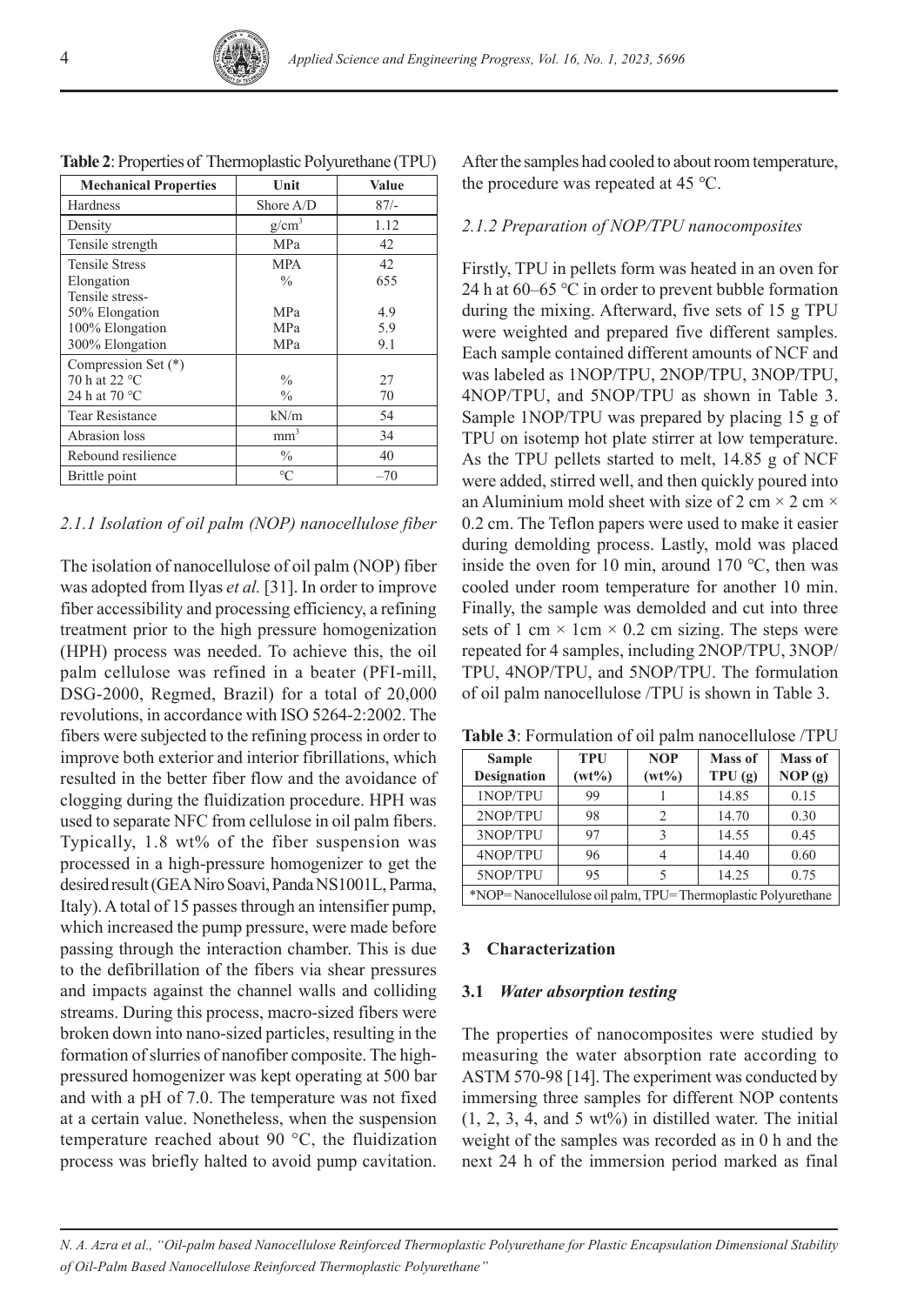

5

weight, the value of was taken as final thickness for 24 h, 48 h, 72 h, 96 h, 120 h, 144 h, 168 h, 192 h, and 216 h. The formulation was used to identify the rate of water absorption test as in Equation (1).

Water absorption  $(\%) = (W_f - W_i)/W_i \times 100$  (1)

where,  $W_f$  = Final weight and  $W_i$  = Initial weight of NOP/TPU

## **3.2** *Thickness swelling testing*

The test was carried out in accordance with ASTM D 570 standards by immersing the sample in distilled water, and the physical changes could be observed in thickness swelling. The initial thickness of the sample was measured using vernier caliper and recorded as 0 h. For the next 24 h, the value was taken as final thickness for 9 days (216 h). Following Equation (2) was used as the formulation to calculate the percentage of thickness swelling.

Thickness switching (
$$
\%
$$
) =  $(T_f - T_i/T_i) \times 100$  (2)

where  $T_f$  = Final thickness and  $T_i$  = Initial thickness of NOP/TPU

### **3.3** *Density properties*

The test was carried out in accordance with ASTM D4018 standards, and the data were measured using a weighted scale densitometer, MD-200S Mirage (Japan) and a Mitutoyo digital vernier calliper, respectively. The density was calculated using density formula as shown in Equation (3):

Density, 
$$
\rho = m/v
$$
 (3)

where  $\rho$ , = Density (g/cm<sup>3</sup>),  $m =$  Mass (g),  $v =$  Average volume (cm<sup>3</sup>)

#### **4 Results and Discussion**

#### **4.1** *Water absorption properties*

Water absorption of nanocellulose oil palm reinforced thermoplastic polyurethane nanocomposite versus time was presented in Figure 1. Sample with 5 wt%



**Figure 1**: Water absorption of nanocellulose oil palm/ TPU.

NOP had the highest water absorption due to its hydrophilic properties. The increase of water absorption is due to the increase of NOP content in 5NOP/TPU, 4NOP/TPU, 2NOP/TPU, 3NOP/TPU, and 1NOP/ TPU. As the immersion time increased from 0 to 216 h, the mass and water absorption were increased. The percentage of water absorption does not exceed 10%, showing that incorporating TPU reduced the water uptake compared to other nanocellulose composites at 60–90% [33]. Incorporating the TPU polymer matrix reduced the degree of swelling in the nanocellulose oil palm nanocomposites.

#### **4.2** *Thickness swelling properties*

Figure 2 provides a summary of obtained results of thickness swelling analysis. It was found that the NOP/TPU nanocomposites exhibited an increase in thickness swelling when immersed in distilled water for 216 h. The reduced water uptake and swelling of the incorporation of TPU are due to hydrophobic properties, which is water-resistant polymers are materials that are not soluble in water or other polar solvents. When the TPU does not absorb the water, the less water uptake and less swelling properties of the polymer. Besides, the lower density of TPU polymer matrix compared to nanocellulose oil palm at the value of  $(TPU:1.07 \text{ g/cm}^3)$  also contributes to the lower water uptake and thickness swelling properties [34], [35].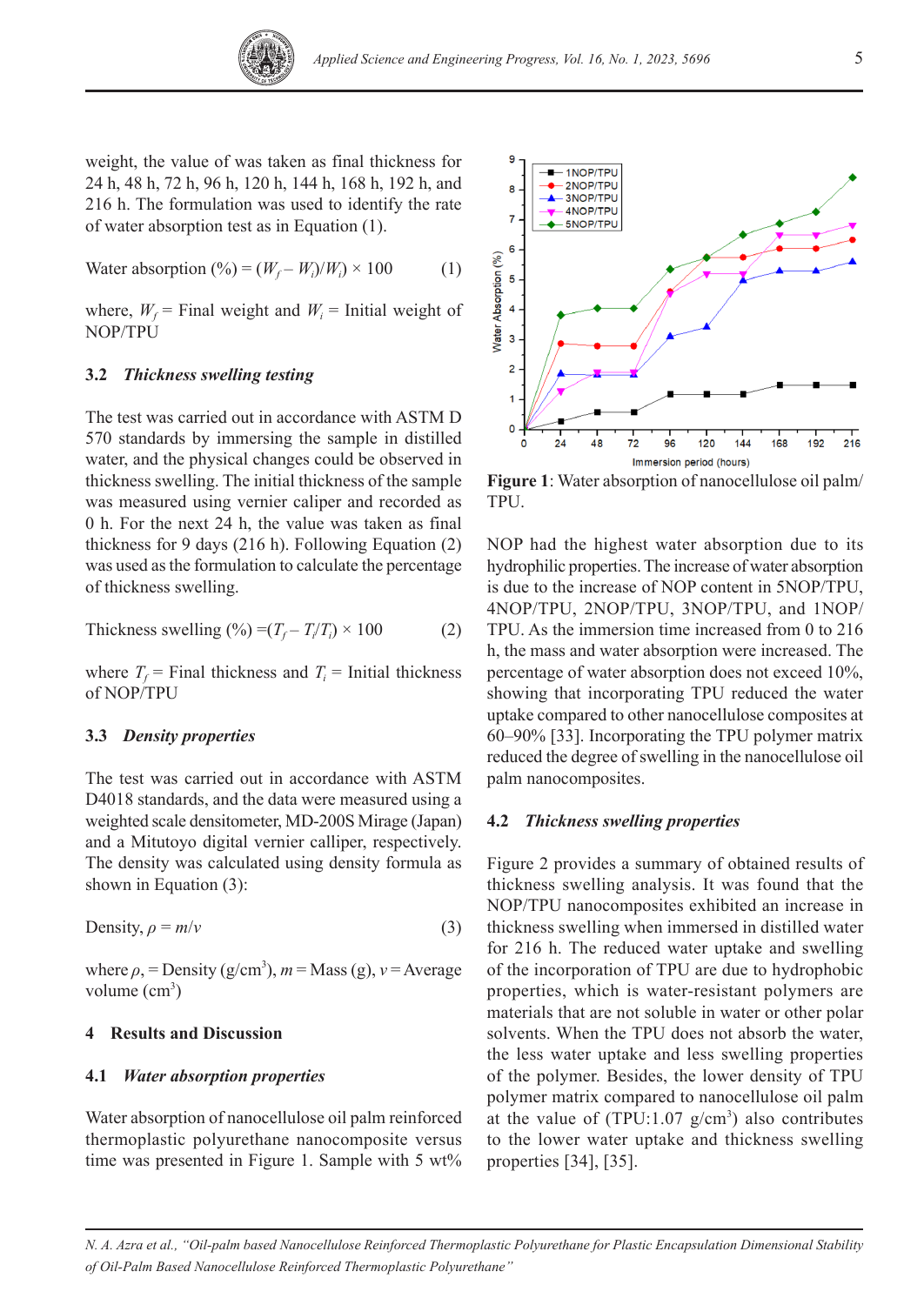



**Figure 2**: Thickness swelling properties of nanocellulose oil palm/TPU.

However, the nanocellulose oil palm content may change the physical properties of nanocomposites even the higher addition of 5 wt% of NOP. Oil palm nanocellulose exhibited higher hydrophilic properties, which is poor resistance to swelling conditions. The improper specimen preparation could be one reason for the inconsistency in thickness swelling of 4 wt% NOP that has lower thickness properties than the other samples. Nevertheless, the range of thickness swelling percentage was still in control less than 10%, which aligned with the moisture absorption result.

## **4.3** *Density properties*

The density properties of nanocellulose oil palm/TPU with variations of 1, 2, 3, 4, and 5 wt% of nanocellulose oil palm are presented in Figure 3. The higher content of nanocellulose oil palm exhibited lower density compared to other formulations. The nanocellulose oil palm is known as low density compared to the TPU polymer matrix. Overall, the highest density of the five formulations was 1NOP/TPU followed by 2NOP/TPU, 4NOP/TPU, and 3NOP/TPU. It was found that the incorporation of 5 wt% NOP led to the reduction of nanocomposites density. The similar findings agreed with the higher nanofiller content, such as nanocellulose sugar palm [33].

## **5 Conclusions**

The investigation of dimensional stability properties of



**Figure 3**: Density properties of nanocellulose oil palm/TPU.

nanocellulose oil palm reinforced TPU were assessed under water absorption, thickness swelling and density testing. The physical properties show that adding the nanocellulose oil palm from 1% until 5 wt% exhibited increase water absorption and sample's density. The analysis of physical properties show that adding the nanocellulose oil palm from 1% until 5 wt% exhibited increase water absorption and thickness swelling, but reduced density properties. Their unique properties can be proposed as the plastic encapsulation for biomedical sensor devices. This material can be alternative material to be encapsulated, such as in wearable sensor devices that used plastic encapsulation to protect the electronic components.

## **Acknowledgments**

Acknowledgments go to the Universiti Kebangsaan Malaysia for providing the research grant GGPM-2020-036, Centre for Advanced Composite Materials, Universiti Teknologi Malaysia and Pusat Pengajian Teknologi Industri Malaysia, Universiti Sains Malaysia (USM) for collaboration works.

#### **References**

[1] L. Lamanna, F. Rizzi, V. R. Bhethanabotla, and M. D. Vittorio, "Conformable surface acoustic wave biosensor for E-coli fabricated on PEN plastic film," *Biosensors and Bioelectronics*,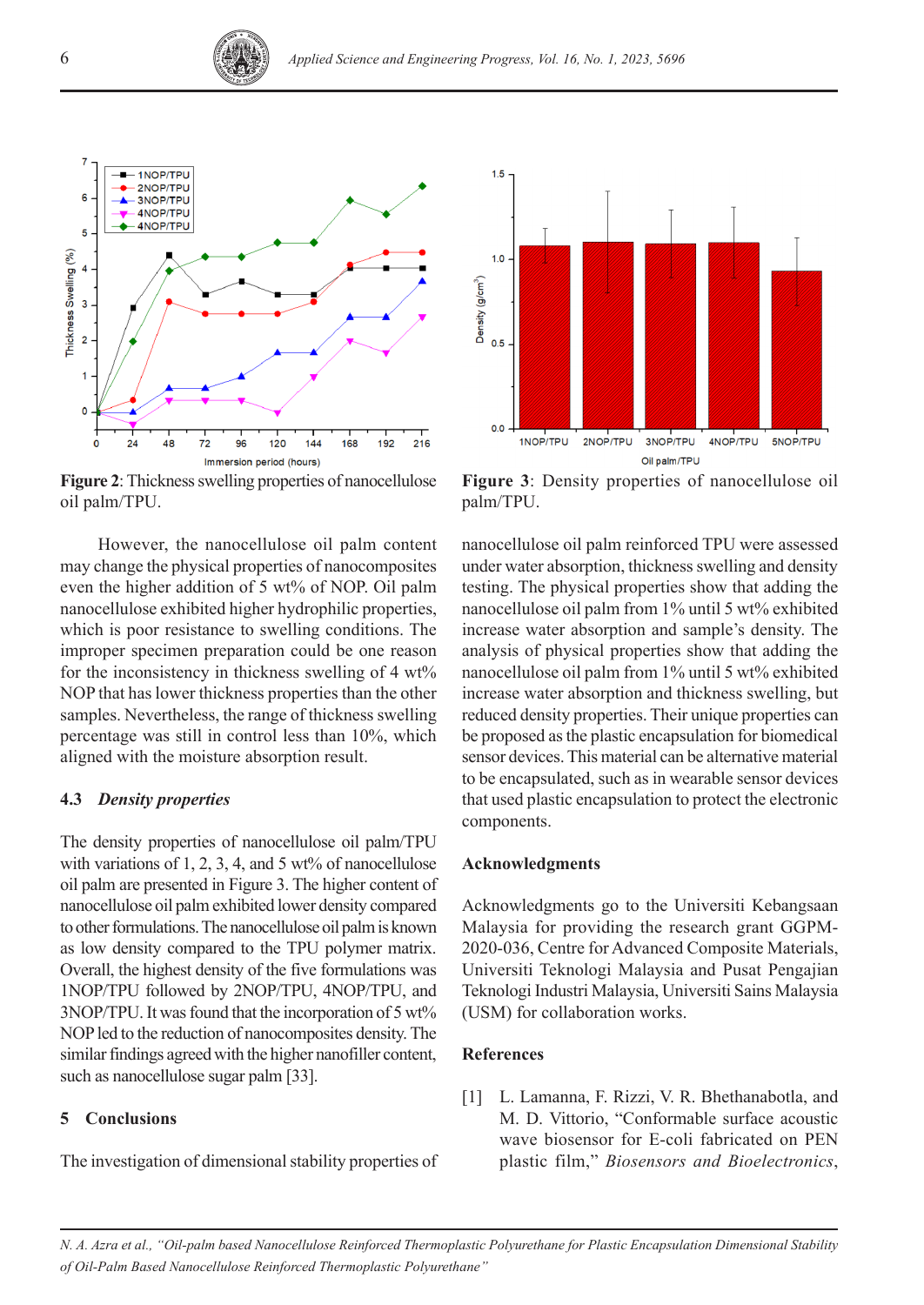vol. 163, p. 112164, 2020.

- [2] S. Kumari, S. Mohapatra, and R. S. Moirangthem, "Development of flexible plasmonic plastic sensor using nanograting textured laminating film," *Materials Research Express*, vol. 4, no. 2, p. 25008, 2017.
- [3] K. Park, P. Tran, N. Deaton, and J. P. Desai, "Multi-walled carbon nanotube (MWCNT)/ PDMS-based flexible sensor for medical applications," in *2019 International Symposium on Medical Robotics (ISMR)*, 2019, pp. 1–8.
- [4] Q. Xue, Z. Li, Q. Wang, W. Pan, Y. Chang, and X. Duan, "Nanostrip flexible microwave enzymatic biosensor for noninvasive epidermal glucose sensing," *Nanoscale Horizons*, vol. 5, no. 6, pp. 934–943, 2020.
- [5] P. K. Singh and A. Singal, "Reducing the hygroscopic swelling in MEMS sensor using different mold materials," *International Journal of Electrical and Computer Engineering*, vol. 10, no.1, pp. 494–499, 2020.
- [6] T. Someya, Z. Bao, and G. G. Malliaras, "The rise of plastic bioelectronics," *Nature*, vol. 540, no. 7633, pp. 379–385, 2016.
- [7] D. Huang, F. Liao, S. Molesa, D. Redinger, and V. Subramanian, "Plastic-compatible low resistance printable gold nanoparticle conductors for flexible electronics," *Journal of The Electrochemical Society*, vol. 150, no. 7, p. G412, 2003.
- [8] M. Rasheed, M. Jawaid, B. Parveez, A. Zuriyati, and A. Khan, "Morphological, chemical and thermal analysis of cellulose nanocrystals extracted from bamboo fibre," *International Journal of Biological Macromolecules*, vol. 160, pp. 183–191, 2020.
- [9] M. D. Alotabi, B. A. Alshammari, N. Saba, O. Y. Alothman, L. K. Kian, A. Khan, and M. Jawaid, "Microcrystalline cellulose from fruit bunch stalk of date palm: Isolation and characterization," *Journal of Polymers and the Environment*, vol. 28, no. 6, pp. 1766–1775, 2020.
- [10] A. Khan, M. Jawaid, L. K. Kian, A. A. P. Khan, and A. M. Asiri, "Isolation and production of nanocrystalline cellulose from conocarpus fiber," *Polymers (Basel)*, vol. 13, no. 11, p. 1835, 2021.
- [11] A. Khan, A. M. Asiri, M. Jawaid, and N. Saba, "Effect of cellulose nano fibers and nano clays

on the mechanical, morphological, thermal and dynamic mechanical performance of kenaf/epoxy composites," *Carbohydrate Polymers*, vol. 239, p. 116248, 2020.

- [12] M. Asad, N. Saba, A. M. Asiri, M. Jawaid, E. Indarti, and W. D. Wanrosli, "Preparation and characterization of nanocomposite films from oil palm pulp nanocellulose/poly (vinyl alcohol) by casting method," *Carbohydrate Polymers*, vol. 191, pp. 103–111, 2018.
- [13] C. F. Mok, Y. C. Ching, F. Muhamad, N. A. Abu Osman, and R. Singh, "Poly(vinyl alcohol) α-chitin composites reinforced by oil palm empty fruit bunch fiber-derived nanocellulose," *International Journal of Polymer Analysis and Characterization*, vol. 22, no. 4, pp. 294–304, 2017.
- [14] Y. C. Ching, A. Rahman, K. Y. Ching, N. L. Sukiman, and H. C. Cheng, "Preparation and characterization of polyvinyl alcohol-based composite reinforced with nanocellulose and nanosilica," *BioResources*, vol. 10, no. 2, pp. 3364–3377, 2015.
- [15] N. A. Nasimudeen, S. Karounamourthy, J. Selvarathinam, S. M. K. Thiagamani, H. Pulikkalparambil, S. Krishnasamy, and C. Muthukumar, "Mechanical, absorption and swelling properties of vinyl ester based natural fibre hybrid composites," *Applied Science and Engineering Progress*, vol. 14, no. 4, pp. 680– 688, 2021, doi: 10.14416/j.asep.2021.08.006.
- [16] M. E. Hoque, A. M. Rayhan, and S. I. Shaily, "Natural fiber-based green composites: Processing, properties and biomedical applications," *Applied Science and Engineering Progress*, vol. 14, no. 4, pp. 689–718, 2021, doi: 10.14416/j.asep. 2021.09.005.
- [17] N. Lisdayana, F. Fahma, T. C. Sunarti, and E. S. Iriani, "Thermoplastic starch–PVA nanocomposite films reinforced with nanocellulose from oil palm empty fruit bunches (OPEFBs): Effect of starch type," *Journal of Natural Fibers*, vol. 17, no. 7, pp. 1069–1080, 2020.
- [18] M. Khalifa, S. Anandhan, G. Wuzella, H. Lammer, and A. R. Mahendran, "Thermoplastic polyurethane composites reinforced with renewable and sustainable fillers–a review," *Polymer-Plastics Technology and Materials*, vol. 59, no. 16, pp. 1751–1769, 2020.

*N. A. Azra et al., "Oil-palm based Nanocellulose Reinforced Thermoplastic Polyurethane for Plastic Encapsulation Dimensional Stability of Oil-Palm Based Nanocellulose Reinforced Thermoplastic Polyurethane"*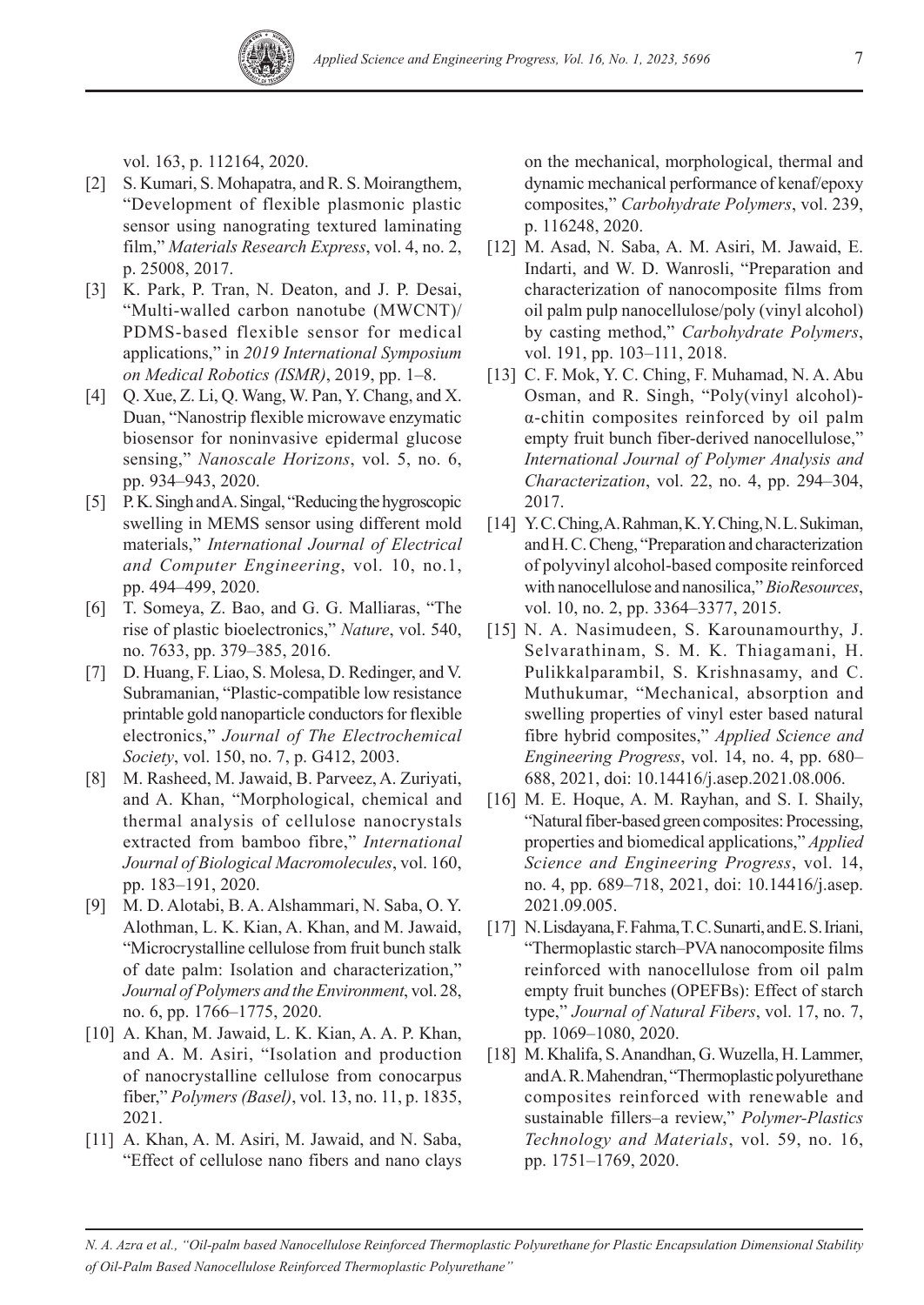- [19] A. Atiqah, M. Jawaid, S. M. Sapuan, M. R. Ishak, M. N. M. Ansari, and R. A. Ilyas, "Physical and thermal properties of treated sugar palm/glass fibre reinforced thermoplastic polyurethane hybrid composites," *Journal of Materials Research and Technology*, vol. 8, no. 5, pp. 3726–3732, Sep. 2019, doi: 10.1016/j.jmrt.2019.06.032.
- [20] M. R. Amri, C. T. Guan, S. S. Osman Al-Edrus, F. M. Yasin, and S. F. Mohamad, "Effect of cellulose nanofibrils on the properties of jatropha oilbasedwaterborne polyurethane nanocomposite film," *Polymers (Basel)*, vol. 13, no. 9, 2021, doi: 10.3390/polym13091460.
- [21] K. Kępa, N. Amiralian, D. J. Martin, and L. Grøndahl, "Grafting from cellulose nanofibres with naturally-derived oil to reduce water absorption," *Polymer (Guildf)*, vol. 222, 2021, doi: 10.1016/j. polymer.2021.123659.
- [22] E. Ogunsona, S. Hojabr, R. Berry, and T. H. Mekonnen, "Nanocellulose-triggered structural and property changes of acrylonitrile-butadiene rubber films," *International Journal of Biological Macromolecules*, vol. 164, pp. 2038–2050, 2020, doi: 10.1016/j.ijbiomac.2020.07.202.
- [23] A. G. de Souza, G. F. de Lima, V. K. Rangari, and D. dos Santos Rosa, "Investigation of surfacepegylated nanocellulose as reinforcing agent on PBAT biodegradable nanocomposites," *Polymer Composites*, vol. 41, no. 10, pp. 4340–4352, 2020, doi: 10.1002/pc.25716.
- [24] K. D. H. N. Kahavita, A. M. P. B. Samarasekara, D. A. S. Amarasinghe, and L. Karunanayake, "Nanofibrillated cellulose reinforced polypropylene composites: Influence of silane (SI-69) surface modification," *Cellulose Chemistry and Technology*, vol. 54, no. 7–8, pp. 789–797, 2020, doi: 10.35812/CelluloseChemTechnol.2020.54.78.
- [25] T. B. Shalom, Y. Nevo, D. Leibler, Z. Shtein, C. Azerraf, S. Lapidot, and O. Shoseyov, "Cellulose nanocrystals (CNCs) induced crystallization of Polyvinyl Alcohol (PVA) super performing nanocomposite films," *Macromolecular Bioscience*, vol. 19, no. 3, p. e1800347, 2019, doi: 10.1002/ mabi.201800347.
- [26] P. Zhang, Y.-Y. He, D. Gao, Y. Cai, and B. Liu, "Hydrolytic and thermal degradation of polyethylene glycol compatibilized poly(lactic acid)-nanocrystalline cellulose bionanocomposites,"

*Journal of Applied Polymer Science*, vol. 136, no. 2, 2019, doi: 10.1002/app.46933.

- [27] E. Espinosa, D. Filgueira, A. Rodríguez, and G. Chinga-Carrasco, "Nanocellulose-based inks effect of alginate content on the water absorption of 3D printed constructs," *Bioengineering*, vol. 6, no. 3, p. 65, 2019.
- [28] A. A. Septevani, A. Rifathin, A. A. Sari, Y. Sampora, G. N. Ariani, and D. Sondari, "Oil palm empty fruit bunch-based nanocellulose as a super-adsorbent for water remediation," *Carbohydrate Polymers*, vol. 229, p. 115433, 2020.
- [29] H. Mohit and V. A. M. Selvan, "Effect of a novel chemical treatment on the physico-thermal properties of sugarcane nanocellulose fiber reinforced epoxy nanocomposites," *International Polymer Processing*, vol. 35, no. 2, pp. 211–220, 2020, doi: 10.3139/217.3855.
- [30] T. S. Franco, R. M. J. Amezcua, A. V. Rodrìguez, S. G. Enriquez, M. R. Urquíza, E. M. Mijares, and G. Bolzon de Muniz, "Carboxymethyl and nanofibrillated cellulose as additives on the preparation of chitosan biocomposites: Their influence over films characteristics," *Journal of Polymers and the Environment*, vol. 28, no. 2, pp. 676–688, 2020, doi: 10.1007/s10924-019- 01639-0.
- [31] R. A. Ilyas, S. M. Sapuan, A. Atiqah, R. Ibrahim, H. Abral, M. R. Ishak, E. S. Zainudin, N. M. Nurazzi, M. S. N. Atikah, M. N. M. Ansari, M. R. M. Asyraf, A. B. M. Supian, and H. Ya, "Sugar palm (*Arenga pinnata* [*Wurmb*.] *Merr*) starch films containing sugar palm nanofibrillated cellulose as reinforcement: Water barrier properties," *Polymer Composites*, vol. 41, no. 2, pp. 459–467, 2020.
- [32] P. Zhang, Y. Lu, M. Fan, P. Jiang, and Y. Dong, "Modified cellulose nanocrystals enhancement to mechanical properties and water resistance of vegetable oil-based waterborne polyurethane," *Journal of Applied Polymer Science*, vol. 136, no. 47, 2019, doi: 10.1002/app.48228.
- [33] R. Syafiq, S. M. Sapuan, and M. R. M. Zuhri, "Antimicrobial activity, physical, mechanical and barrier properties of sugar palm based nanocellulose/ starch biocomposite films incorporated with cinnamon essential oil," *Journal of Materials Research and Technology*, vol. 11, pp. 144–157, 2021.